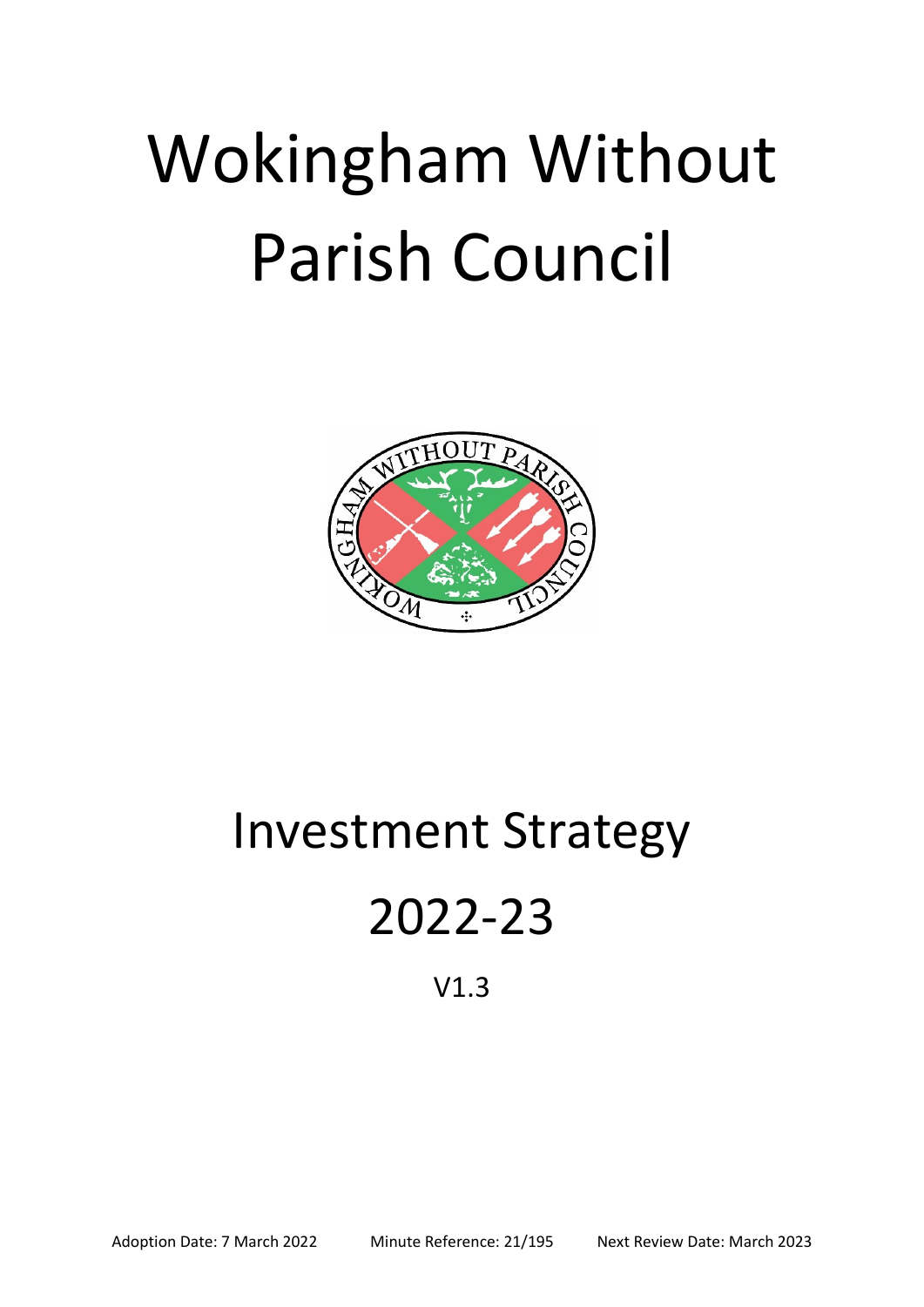#### Introduction

- 1. The investment of surplus funds by local authorities is governed by the Local Government Act 2003, section 15 (1) (a) and Guidance issued by the Secretary of State under that Act.
- 2. Investments below £10,000 are not subject to the Guidance. For investments between £10,000 and £500,000 the Council is required to make a formal decision on the extent to which it would be reasonable to adopt the Guidance either in part or full.
- 3. The Guidance recommends that a council produces an Annual Investment Strategy which sets out its policy for managing the investments and giving priority to the liquidity and security.
- 4. A 'Specified Investment' is one which is made in sterling, is not long term (less than 12 months) not defined as capital expenditure and is placed with a body which has a high credit rating or made with the UK Government, a UK Local Authority or a parish or community council.
- 5. Any other type of investment is considered 'Non-Specific' to which there can be a greater risk and where professional investment advice might be required.

### Strategy

Wokingham Without Parish Council acknowledges the importance of prudent investment whether temporary or longer term, of any surplus funds held on behalf of the community.

- 6. In accordance with Section 15 (1) of the Local Government Act 2003, Wokingham Without Parish Council will have regard to:
	- (a) the Secretary of State's Guidance in relation to council investments; and
	- (b) other such guidance as the Secretary of State may by regulation specify.
- 7. Wokingham Without Parish Council will place priority on securing and protecting the capital sum from loss, and then on the liquidity (keeping the money readily available for expenditure when needed) of its reserves.
- 8. Short term investments shall be defined as 1 year or less. Long term investments shall be defined as 1 year or greater.
- 9. All investments made by Wokingham Without Parish Council shall be agreed by full Council.
- 10. Wokingham Without Parish Council will produce an annual forecast of expenditure commitments for the coming year and, on the basis of that forecast, will review the investments annually.